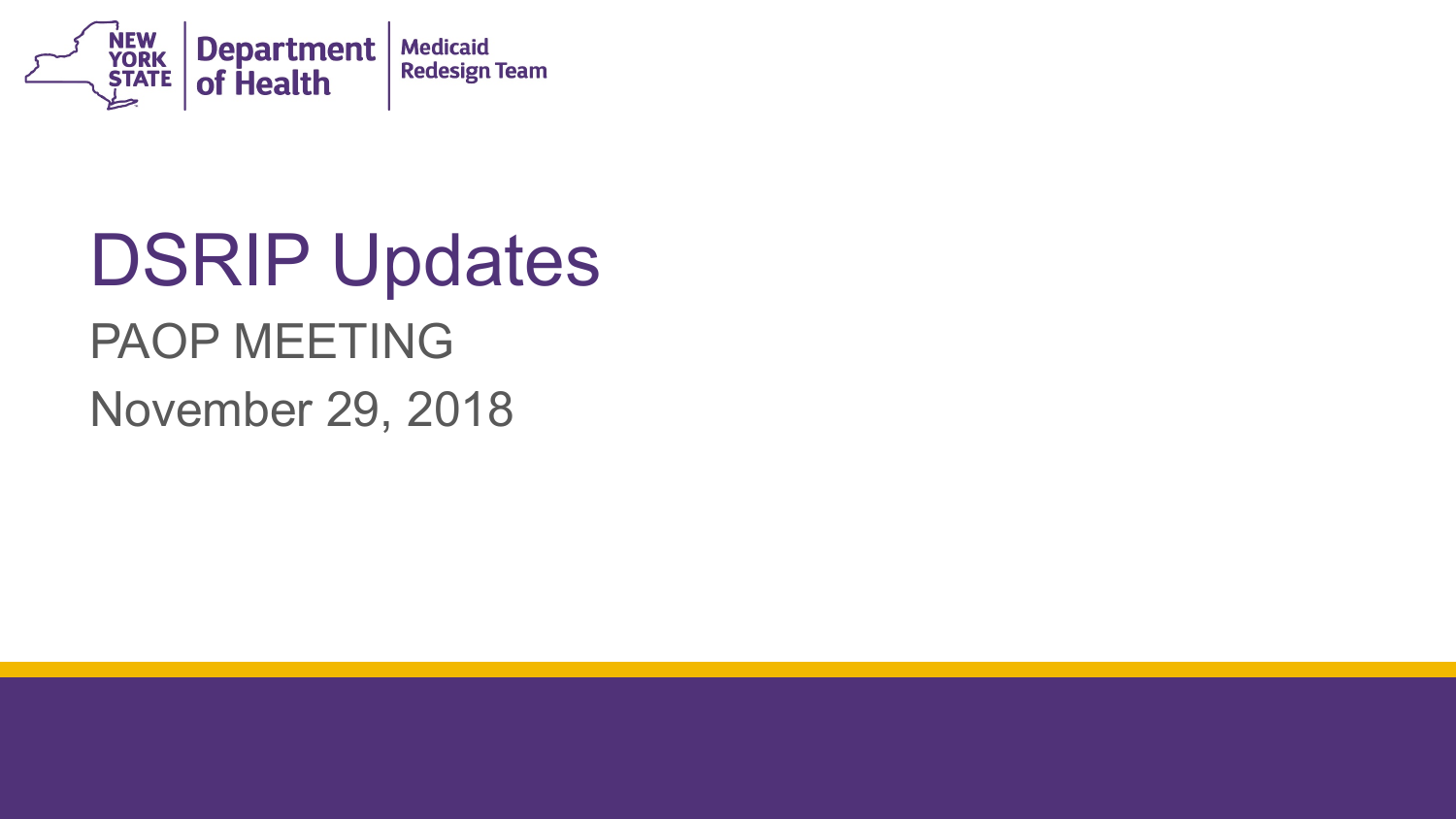### DSRIP Implementation Timeline and Key Benchmarks



**NEW YORK Department**  Domain 4: PPS working in collaboration with community and diverse set of service providers to address statewide public health priorities; system improvements and increased quality of care will positively impact health outcomes of total population.

 $\frac{OPPORTUNIT.}{P}$  of Health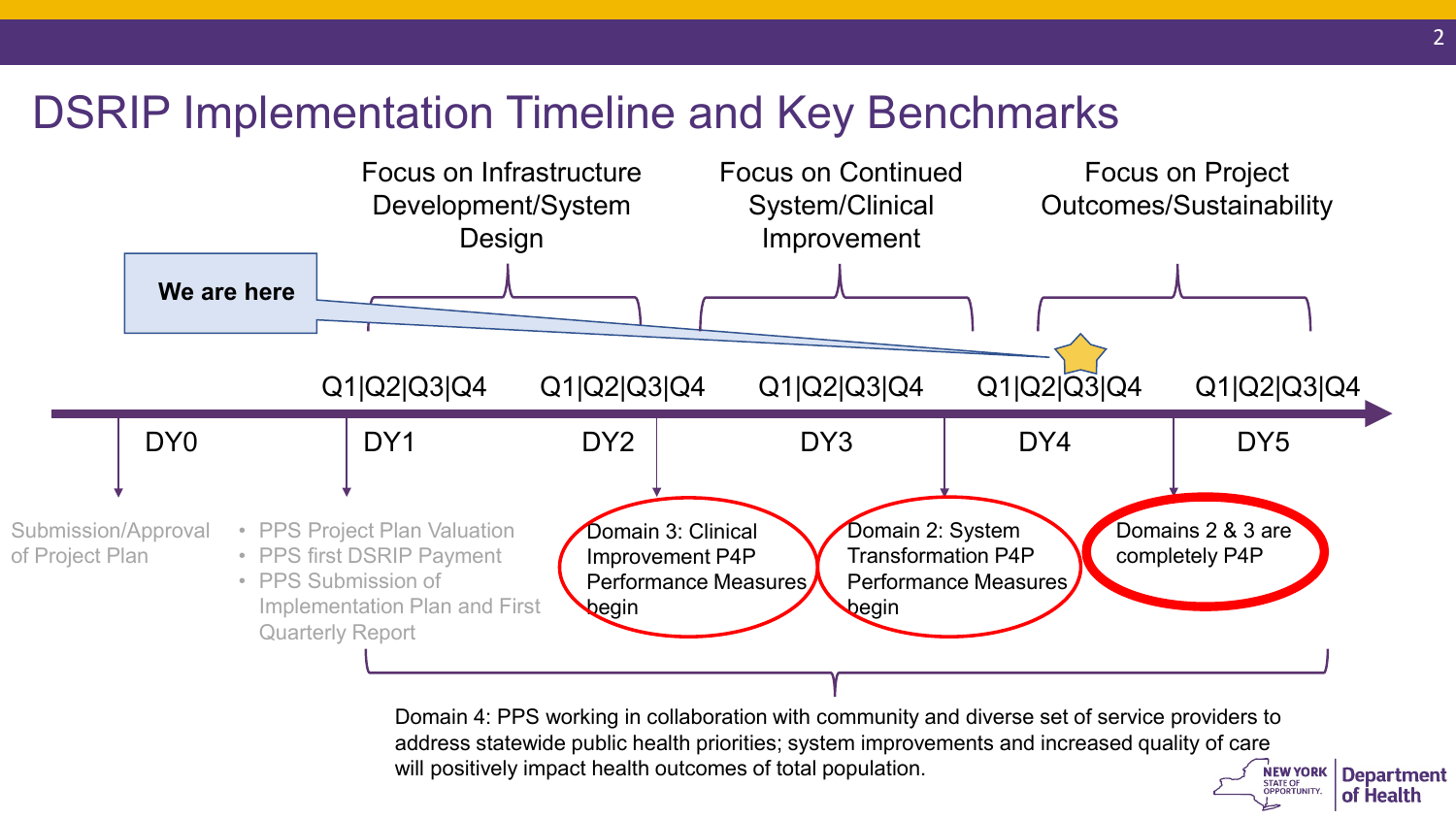### DSRIP Implementation Update

Progress Highlights, through June 2018 (DY4,Q1)

- • PPS have successfully completed 90% of all project milestones due
	- 1,807 of 2,018 project milestones scheduled for completion by the end of DY3 (March 2018) have been successfully completed
- 94 projects are complete with 100% of milestones achieved
- ~ 3M patient engagements each DSRIP year
	- 3,058,112 patient engagements in DY2; 2,987,065 patient engagements in DY3
- • PPS have earned \$3.9B (86%) of all available funds through DY3 (March 2018).

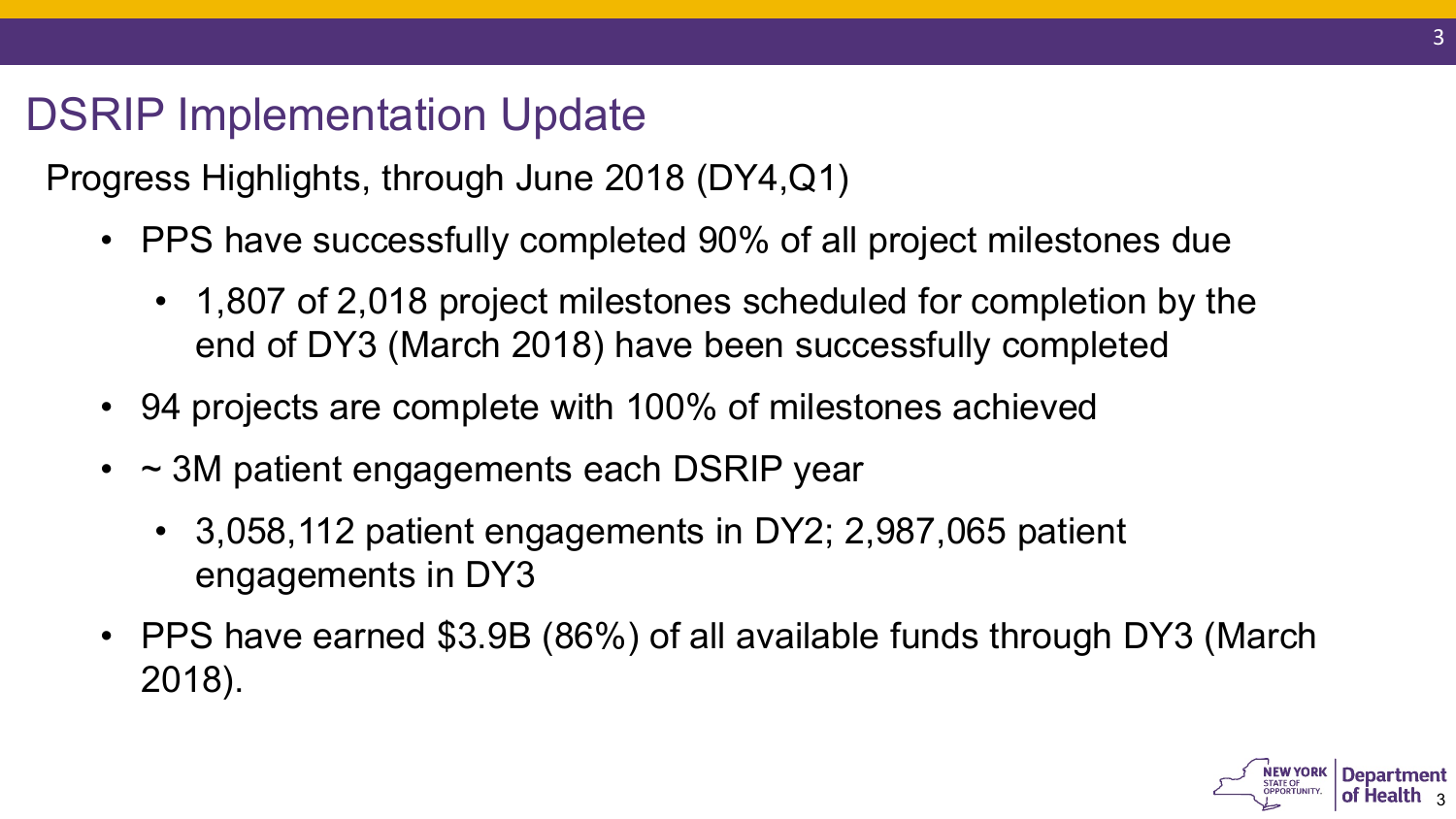### DSRIP Implementation Update

Progress Highlights, through September 2018 (DY4,Q2)

- • PPS significantly increased the number of primary care practices qualifying for NCQA Patient-Centered Medical Home recognition at the highest level 3.
	- Particular increases in primary care providers new to NCQA recognition.
- • PPS have exceeded their original partner engagement commitments to 182%.
- • PPS have substantially increased their funds flow to partners by over 400% since the Mid Point Assessment.
- DOH working with specific PPS regarding Funds Flow and Performance.

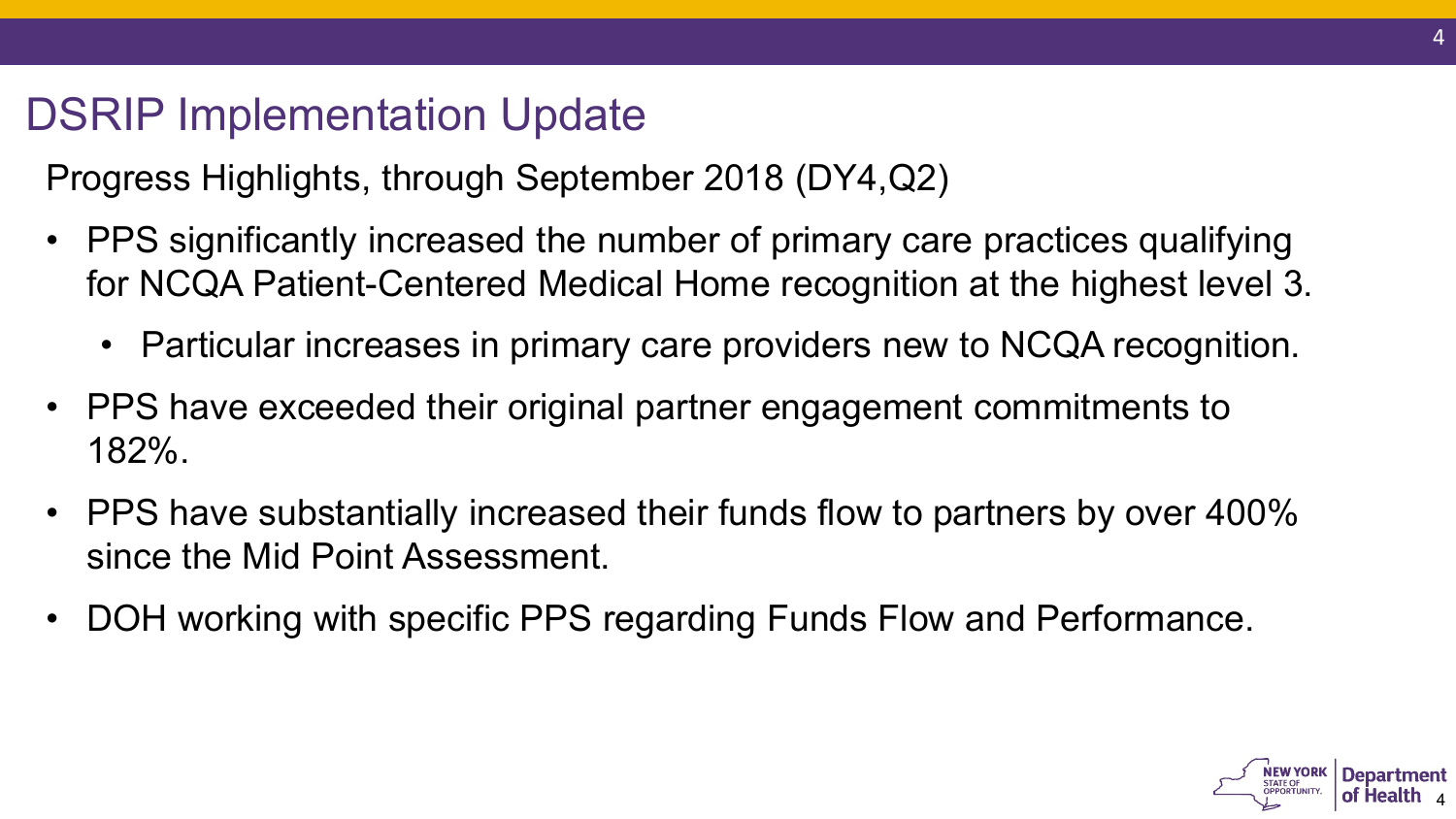#### DSRIP Increasing Number of PCMH Providers



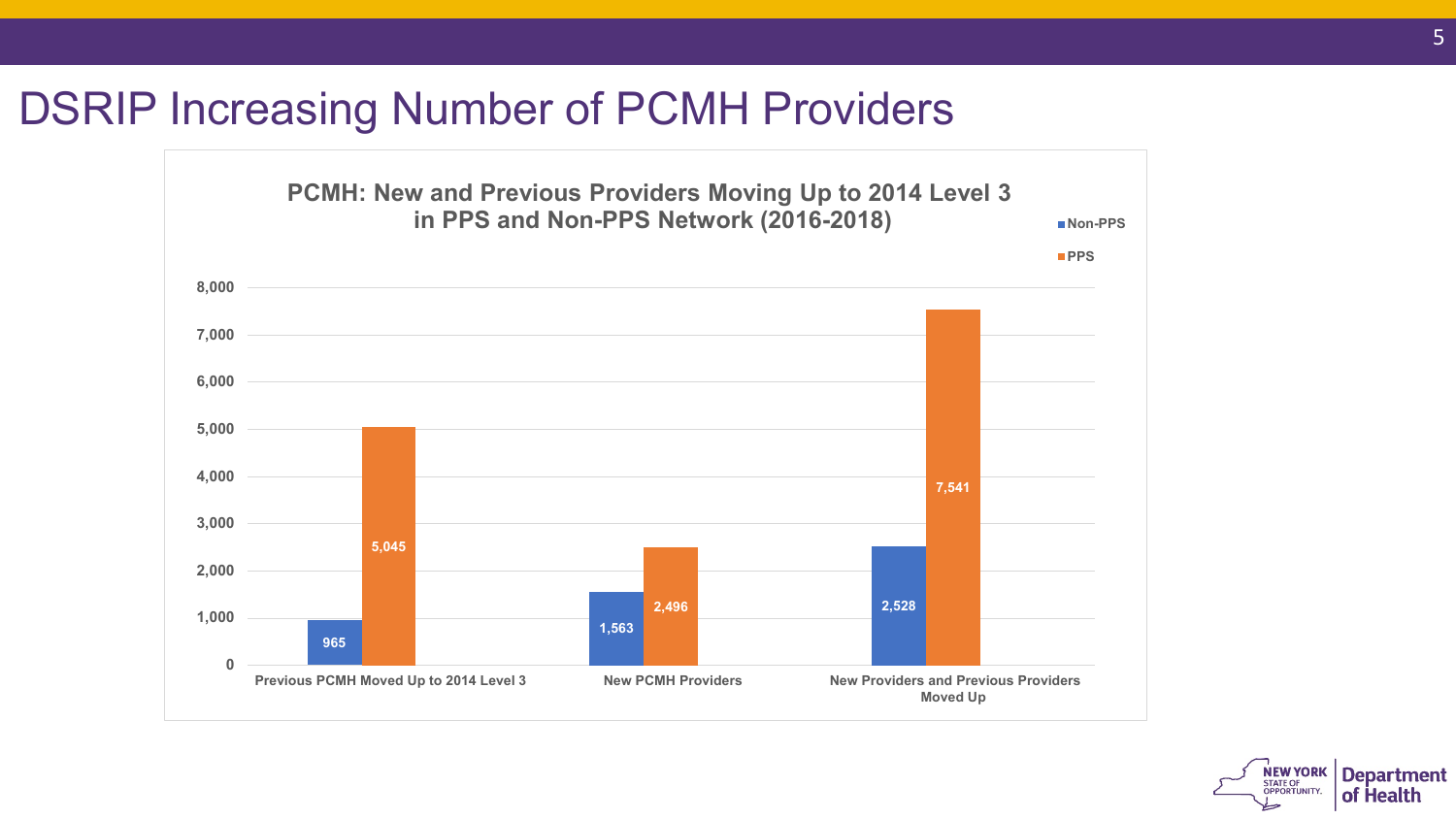### PPS Progress on Mid-Point Action Plans – Partner Engagement

|                                        |                                                                   | As of MPA (DY2, Q2)     |                                           |                         | As of DY4, Q2                             |  |
|----------------------------------------|-------------------------------------------------------------------|-------------------------|-------------------------------------------|-------------------------|-------------------------------------------|--|
|                                        | <b>Committed (in DSRIP</b><br>project Plan<br><b>Application)</b> | <b>Partners Engaged</b> | % of Committed<br><b>Partners Engaged</b> | <b>Partners Engaged</b> | % of Committed<br><b>Partners Engaged</b> |  |
| <b>Practitioner - Primary Care</b>     | 58,599                                                            | 44,912                  | 77%                                       | 99,353                  | 170%                                      |  |
| <b>Practitioner - Non-Primary Care</b> | 113,253                                                           | 111,924                 | 99%                                       | 276,127                 | 244%                                      |  |
| Hospital                               | 268                                                               | 788                     | 294%                                      | 1,163                   | 434%                                      |  |
| <b>Clinic</b>                          | 1,823                                                             | 2,095                   | 115%                                      | 3,424                   | 188%                                      |  |
| Case Management / Health Home          | 1,346                                                             | 1,402                   | 104%                                      | 2,455                   | 182%                                      |  |
| <b>Mental Health</b>                   | 10,365                                                            | 10,841                  | 105%                                      | 27,721                  | 267%                                      |  |
| <b>Substance Abuse</b>                 | 1,395                                                             | 1,312                   | 94%                                       | 2,179                   | 156%                                      |  |
| <b>Nursing Home</b>                    | 887                                                               | 1,448                   | 163%                                      | 1,600                   | 180%                                      |  |
| Pharmacy                               | 1,004                                                             | 452                     | 45%                                       | 1,027                   | 102%                                      |  |
| Hospice                                | 99                                                                | 222                     | 224%                                      | 281                     | 284%                                      |  |
| <b>Community Based Organization</b>    | 2,876                                                             | 2,592                   | 90%                                       | 3,426                   | 119%                                      |  |
| All Other                              | 75,371                                                            | 88,437                  | 117%                                      | 175,811                 | 233%                                      |  |
| <b>TOTAL - All Partners</b>            | 326,927                                                           | 315,942                 | 97%                                       | 594,567                 | 182%                                      |  |

\*Note: Count of committed and engaged partners does not reflect an unduplicated count. PPS could commit to and engage the same partner across multiple projects.

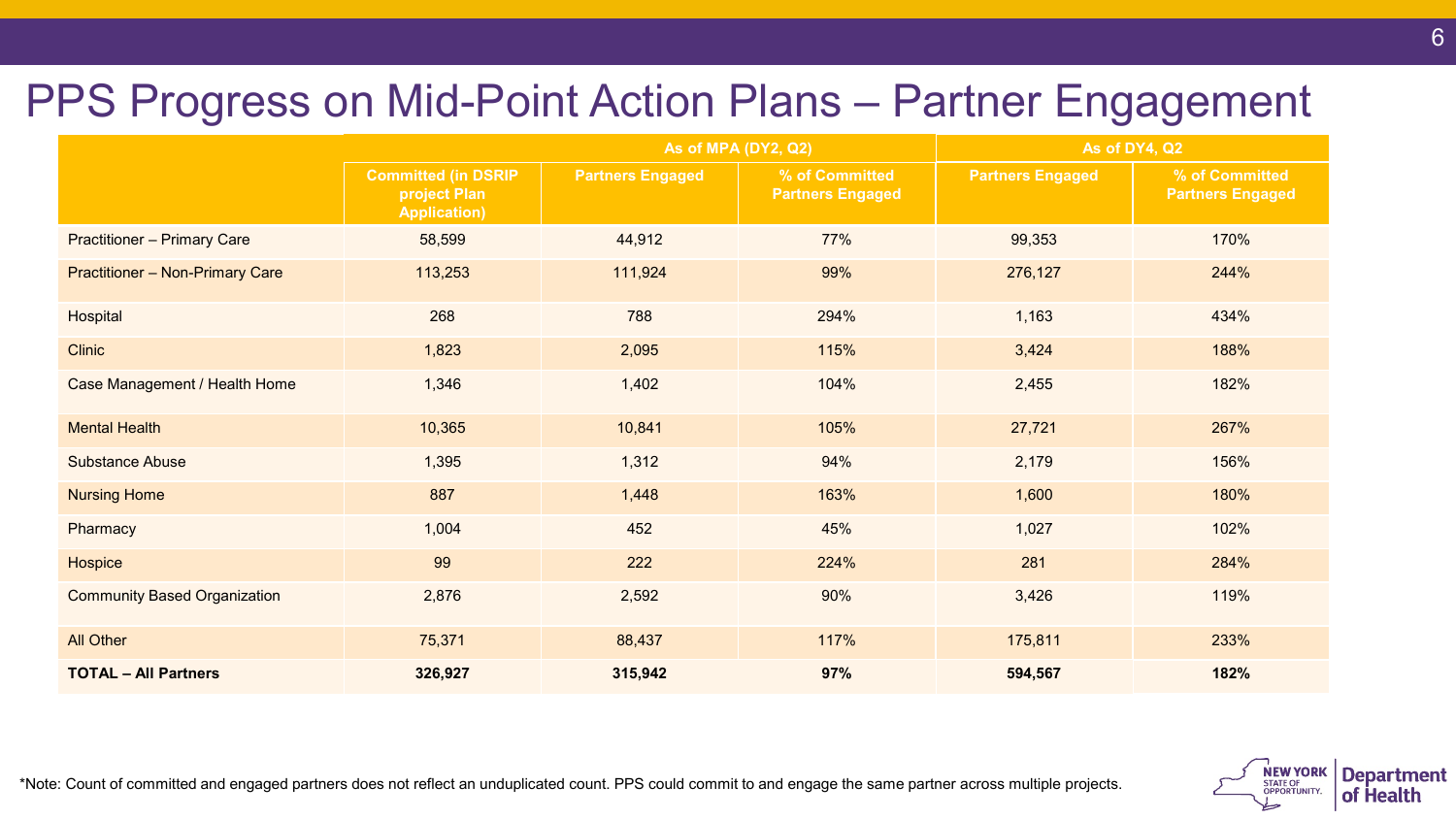# **PPS Funds Flow**

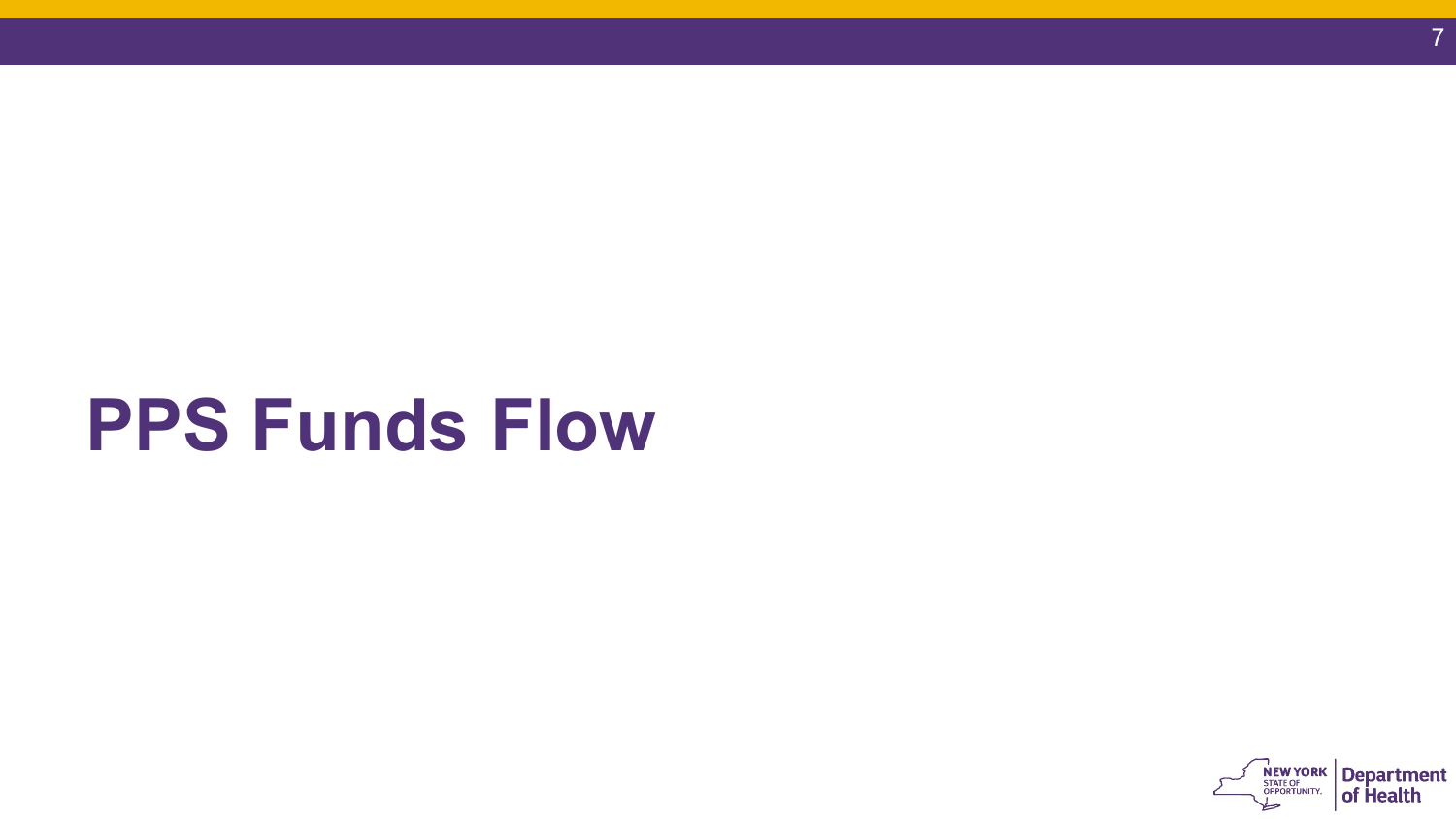## PPS Funds Flow Progress Since Mid-Point

• Since the Mid-Point Assessment, PPS have continued to increase the total distribution of funds.



**NEW YORK Department**  $\frac{1}{2}$  **of Health**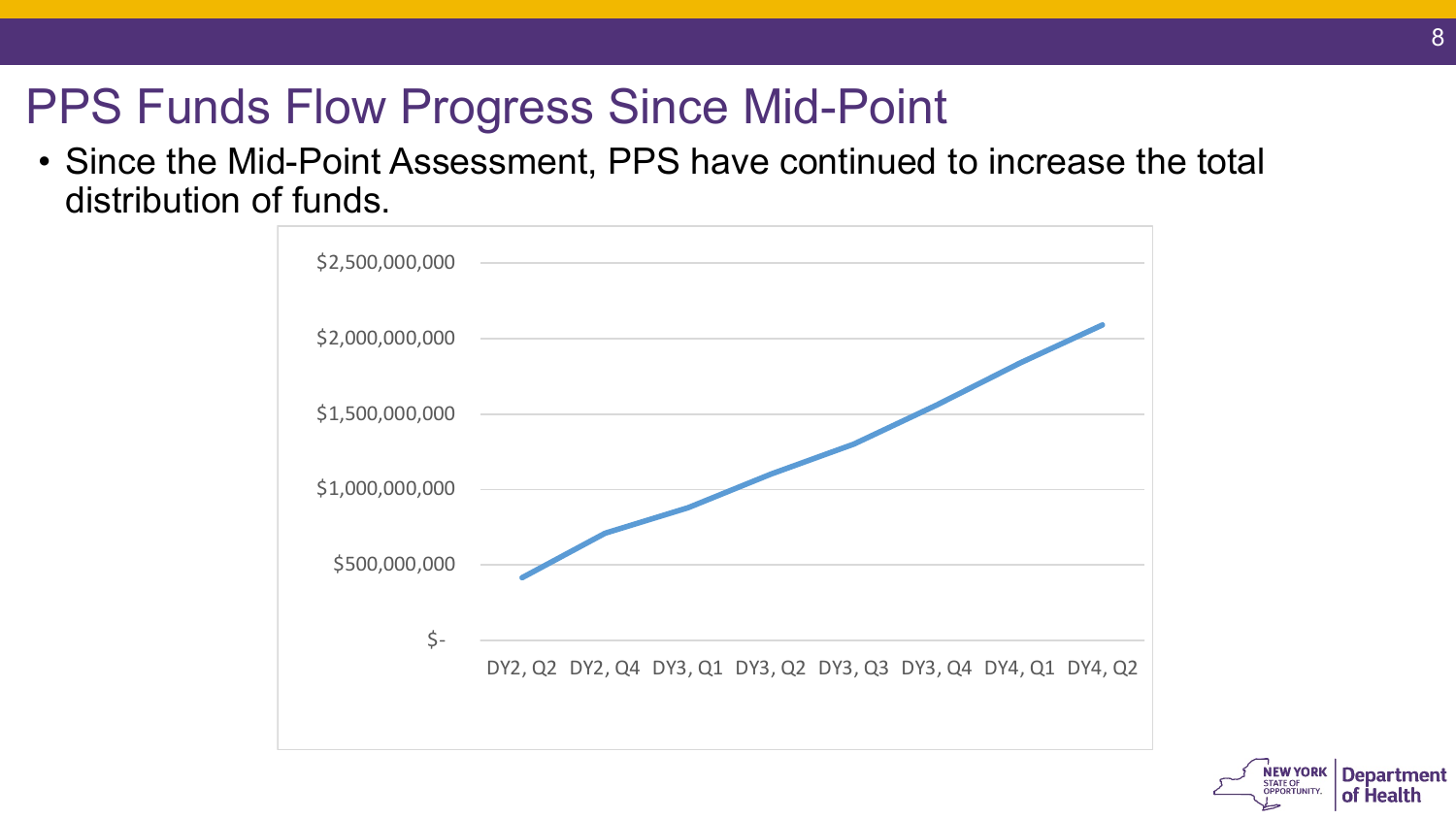## PPS Funds Flow Progress Since Mid-Point

• Through the DY4, Q2 PPS Quarterly Report, PPS have increased the amount of funding distributed to partners relative to the funding distributed at the time of the Mid-Point Assessment.

|                                                                                                                                                                                              | <b>Cumulative Funds Flow</b><br>at MPA (DY2, Q2) | <b>Cumulative Funds Flow</b><br>at DY4, Q2 | <b>Additional Funds Flow</b><br>since MPA | % Change in Funds<br><b>Flow</b> |
|----------------------------------------------------------------------------------------------------------------------------------------------------------------------------------------------|--------------------------------------------------|--------------------------------------------|-------------------------------------------|----------------------------------|
| <b>Total Funds Flow</b>                                                                                                                                                                      | \$414,267,236                                    | \$2,088,694,249                            | \$1,674,427,013                           | 404%                             |
| Funds Flow to Ambulatory and Community Partners (includes Partner<br>Types in following lines)                                                                                               | \$113,408,240                                    | \$1,146,739,424                            | \$1,033,331,183                           | 911%                             |
| <b>Practitioner - Primary Care Provider (PCP)</b>                                                                                                                                            | \$14,659,935                                     | \$138,266,049                              | \$123,606,114                             | 843%                             |
| Clinic and Hospital - Ambulatory                                                                                                                                                             | \$29,687,182                                     | \$338,200,905                              | \$308,513,723                             | 1,039%                           |
| <b>Mental Health</b>                                                                                                                                                                         | \$9,741,485                                      | \$69,559,233                               | \$59,817,748                              | 614%                             |
| <b>Substance Abuse</b>                                                                                                                                                                       | \$4,319,963                                      | \$26,452,915                               | \$22,132,952                              | 512%                             |
| <b>Community Based Organizations</b>                                                                                                                                                         | \$11,993,454                                     | \$68,789,804                               | \$56,796,350                              | 474%                             |
| All Other Partner Types (Practitioner - Non PCP, Case<br>Management, Health Home, Nursing Home, Pharmacy, Hospice,<br>All Other, Home Care, Uncategorized, PPS PMO - Non-<br>Administration) | \$43,006,222                                     | \$505,470,517                              | \$462,464,296                             | 1,075%                           |
| Funds Flow to Hospital - IP/ED*                                                                                                                                                              | \$121,775,967                                    | \$596,555,735                              | \$474,779,768                             | 390%                             |
| Funds Flow to PPS PMO - Administration**                                                                                                                                                     | \$179,083,029                                    | \$345,399,091                              | \$166,316,062                             | 93%                              |

 \* Hospital – IP/ED may include secondary funds flow to CBOs and other community partners due to 95/5 restrictions on distributions to non-safety net partners. We will attempt to break this out more discretely in future reports.

 \*\* PPS PMO – Administration amount reflects a projection of the portion of PMO spending to date based on projected distribution percentages from PPS funds flow planning documents.

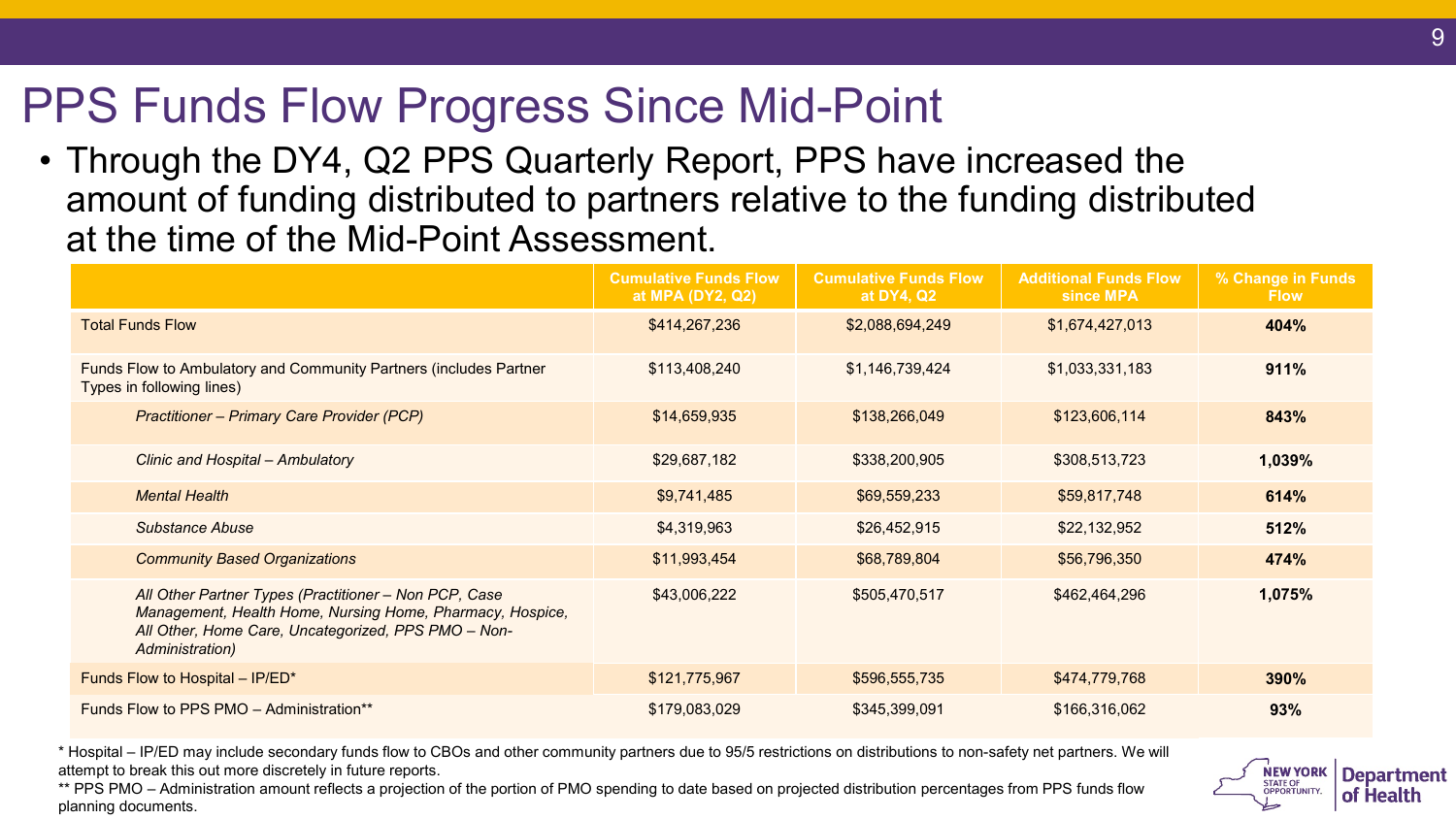### % Funds Distributed to Ambulatory and Community Partners – as of 9/18



•<br>•<br>• Community Partners (9/18) & Top 1/3 in % Distributed to Ambulatory and MY3 Performance

 Community Partners (9/18) & Middle 1/3 % Distributed to Ambulatory and in MY3 Performance

 Community Partners (9/18) & Bottom 1/3 % Distributed to Ambulatory and in MY3 Performance



Ambulatory and Community Partners represent all partner types except for the Hospital – IP/ED and PPS PMO Administration categories.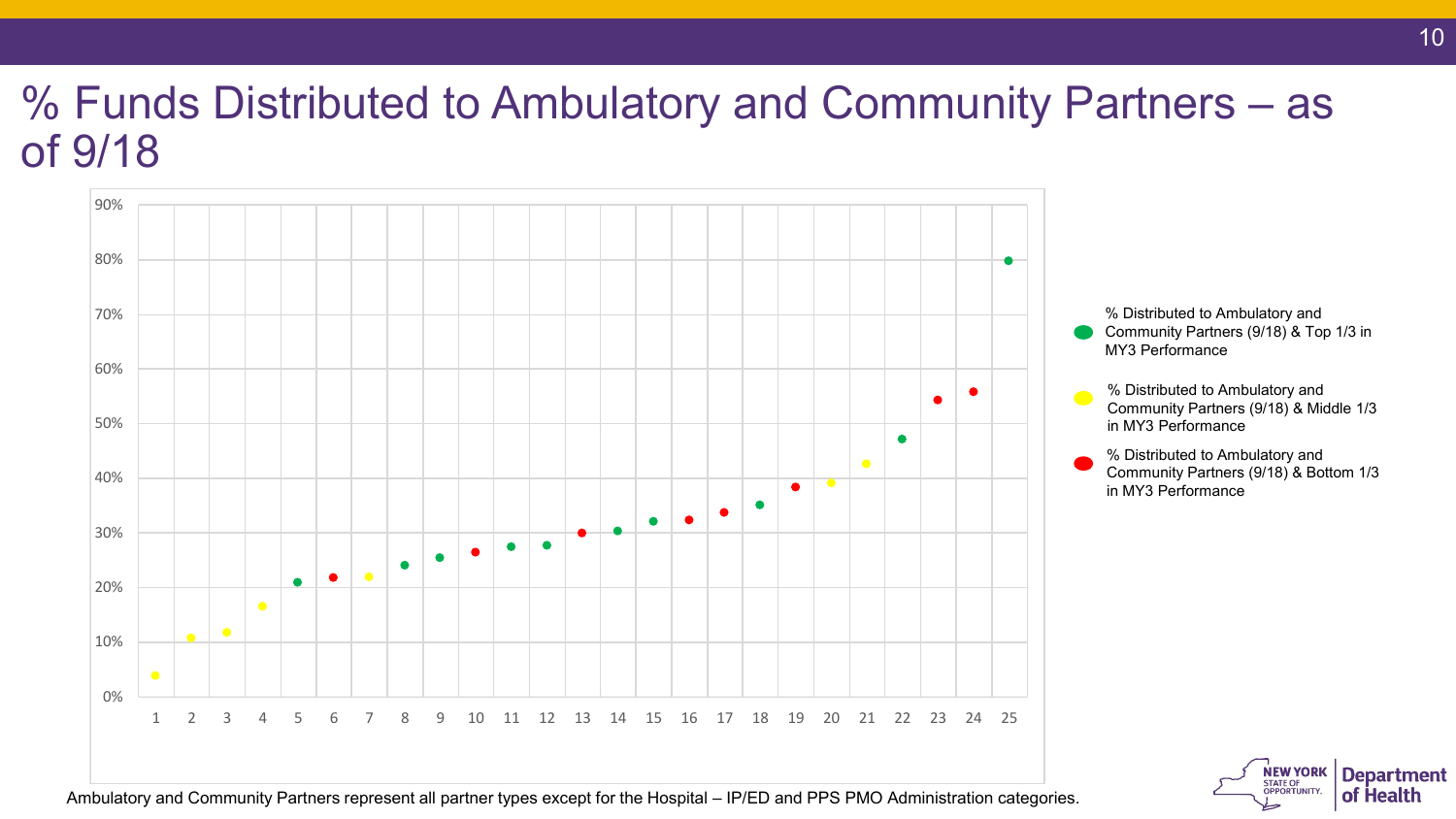### % Funds Distributed to Ambulatory and Community Partners – as of 9/18 and 12/20 (sorted on 9/18 distributions)



 and Community Partners (12/20) Projected % Distributed to Ambulatory

% Distributed to Ambulatory and

 Community Partners (9/18) & Top 1/3 in MY3 Performance

 Community Partners (9/18) & Middle 1/3 % Distributed to Ambulatory and in MY3 Performance

 Community Partners (9/18) & Bottom 1/3 % Distributed to Ambulatory and in MY3 Performance



Ambulatory and Community Partners represent all partner types except for the Hospital – IP/ED and PPS PMO Administration categories.